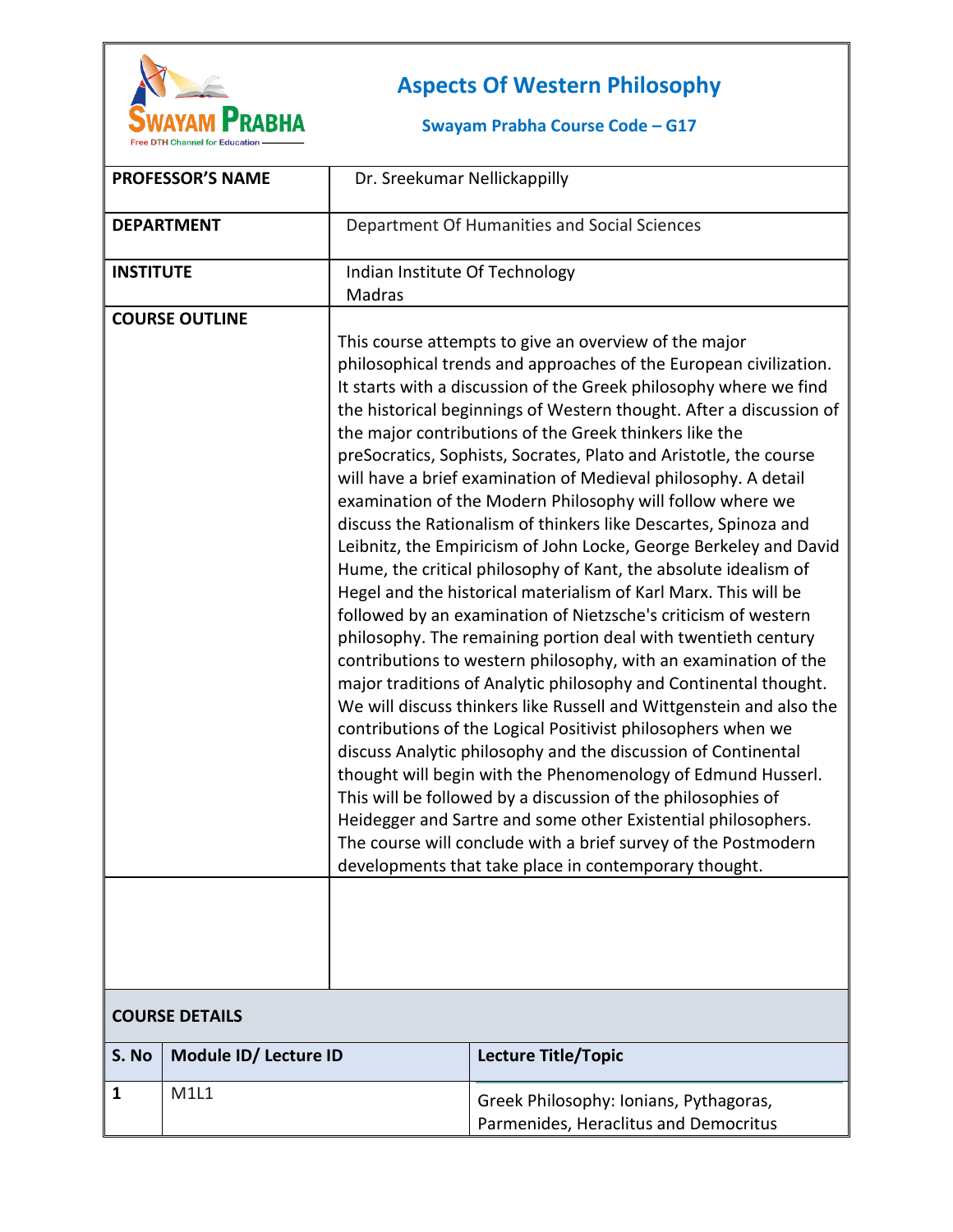| $\overline{2}$ | M1L2                          | Sophists, Socrates; philosophy of man;<br>relativism and subjectivism; the idea of good                                                                 |
|----------------|-------------------------------|---------------------------------------------------------------------------------------------------------------------------------------------------------|
| 3              | M <sub>1</sub> L <sub>3</sub> | Platos idealism: theory of ideas                                                                                                                        |
| 4              | M <sub>1</sub> L <sub>4</sub> | Plato: theory of knowledge, method of<br>dialectic; theory of soul                                                                                      |
| 5              | M1L5                          | Aristotles criticism of Platonic idealism and the<br>concepts of Form and Matter                                                                        |
| 6              | <b>M1L6</b>                   | Aristotles theory of causation; potentiality and<br>actuality                                                                                           |
| $\overline{7}$ | M1L7                          | Medieval philosophy: St. Augustine and the<br>Problem of evil; St. Thomas Aquinass concepts<br>of faith and reason; proofs for the existence of<br>God. |
| 8              | <b>M1L8</b>                   | Modern Philosophy: mail characteristic<br>features; renaissance and scientific revolution;<br>rationalism and empiricism: main features.                |
| 9              | M1L9                          | Descartes: the method in philosophy; the<br>concepts of doubt and indubitable knowledge.                                                                |
| 10             | M1L10                         | Descartes: the mind-body dualism; the concept<br>of God and proofs for Gods existence                                                                   |
| 11             | M1L11                         | Spinoza: the concepts of Substance, attributes<br>and modes.                                                                                            |
| 12             | M1L12                         | Spinozas pantheism-God and nature                                                                                                                       |
| 13             | M1L13                         | Leibniz: Monadology; the mind-body problem<br>revisited; concept of God; the concept of pre-<br>established harmony                                     |
| 14             | M1L14                         | The empiricism of John Locke: ideas and their<br>classification; refutation of innate ideas                                                             |
| 15             | M1L15                         | John Locke: theory of knowledge; concept of<br>substance; the primary and secondary qualities                                                           |
| 16             | M1L16                         | Berkeley: the refutation of the distinction<br>between primary and secondary qualities,<br>immaterialism                                                |
| 17             | M1L17                         | Berkeleys critique of abstract ideas, esse est<br>percipi, the problem of solipsism; God and self                                                       |
| 18             | M1L18                         | Hume: Impressions and ideas, knowledge<br>concerning relations of ideas and knowledge<br>concerning matters of fact, induction and<br>causality.        |
| 19             | M1L19                         | The external world and the self, personal                                                                                                               |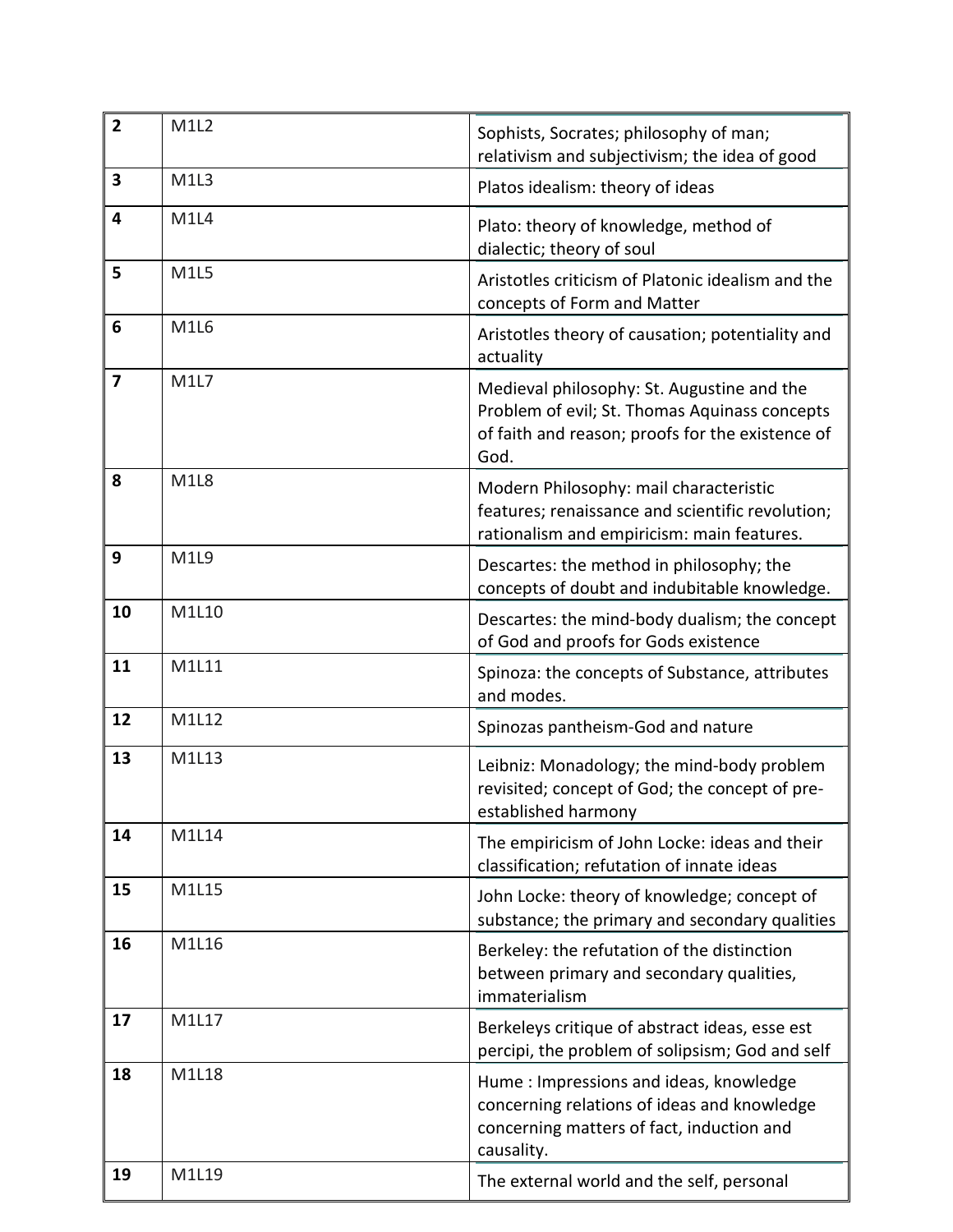|    |       | identity, rejection of metaphysics, scepticism,<br>reason and the passions.                                                                                                        |
|----|-------|------------------------------------------------------------------------------------------------------------------------------------------------------------------------------------|
| 20 | M1L20 | Critical Philosophy: characteristic features;<br>kantd objectives: the classification of<br>judgements, possibility of synthetic a priori<br>judgements, the Copernican revolution |
| 21 | M1L21 | Kant: forms of sensibility, categories of<br>understanding; the process of knowledge<br>acquisition; phenomenon and noumenon,                                                      |
| 22 | M1L22 | The Ideas of Reason-soul, God and world as a<br>whole; antinomies; rejection of speculative<br>metaphysics.                                                                        |
| 23 | M1L23 | Kants ethics; freedom and immortality,<br>problems with Kant.                                                                                                                      |
| 24 | M1L24 | Hegel: The conception of Geist (spirit), the<br>dialectical method, concepts of being, non-<br>being and becoming,                                                                 |
| 25 | M1L25 | Absolute idealism; consciousness, self<br>consciousness and reason.                                                                                                                |
| 26 | M1L26 | Karl Marx: historical materialism; the<br>significance of the proletariat; the base<br>structure-superstructure division.                                                          |
| 27 | M1L27 | Nietzsche: Critique of western culture, religion<br>and morality; will to power; the idea of<br>superman.                                                                          |
| 28 | M1L28 | Linguistic turn in British philosophy: Russells<br>logical atomism and the refutation of idealism.                                                                                 |
| 29 | M1L29 | Wittgenstein: early Wittgensteins conception<br>of language and reality; the picture theory of<br>meaning                                                                          |
| 30 | M1L30 | Later Wittgensteins conception of language<br>games and forms of life; meaning and use.                                                                                            |
| 31 | M1L31 | Logical positivism; against metaphysics and a<br>scientific conception of philosophy; the<br>limitation of logical positivism                                                      |
| 32 | M1L32 | Husserl: Phenomenology and the methods of<br>reduction; the principle of intentionality.                                                                                           |
| 33 | M1L33 | Phenomenological reduction, eidetic reduction<br>and transcendental reduction; transcendental<br>subjectivity; the pure subject.                                                   |
| 34 | M1L34 | Heidegger: phenomenological hermeneutics;<br>concept of Being; man as being-in-the-world;                                                                                          |